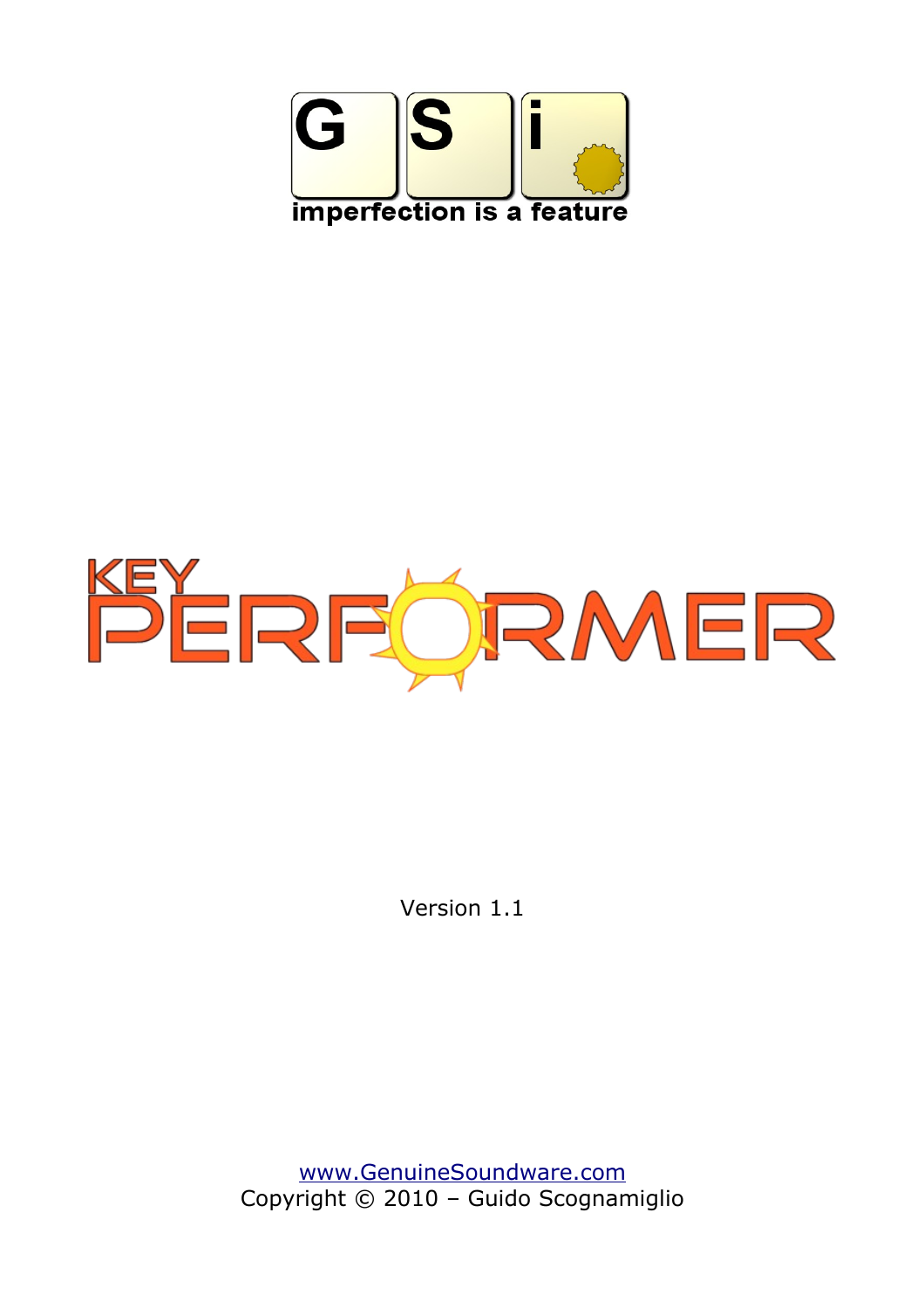Table of contents

- – [Welcome](#page-1-0)
- [Software description](#page-2-0)
- [Installation and typical configurations](#page-3-0)
- – [Sampled sounds](#page-6-0)
- [Virtual Electric Pianos](#page-8-0)
- [Virtual Analog Synth section](#page-9-0)
- [Virtual Tonewheel Organ section](#page-10-0)
- – [Effects](#page-11-0)
- [Using Programs and Banks](#page-13-0)
- [MIDI and global options](#page-14-0)
- – [License](#page-17-0)

## <span id="page-1-0"></span>**Welcome**

Thank you for trying / buying / using Key Performer. If you are just trying the DEMO version, please feel free to test it carefully and to contact GSi for questions not covered by this manual. Reading this manual cover to cover is highly recommended before or while exploring the program, in order to save precious time while trying to figure out how something is supposed to work.

**DEMO LIMITATIONS**: the software shows a reminder screen at the beginning. Click "RUN DEMO" to start using the demo version. It will play for 10 minutes, after that the reminder screen will appear again, the sound will be muted and the RUN DEMO button will be disabled. Saving single programs or banks is also disabled in Demo mode.

Some samplesets may be available only to registered users.

After testing, if you like **Key Performer** and you feel this is the program for you, you can purchase your own personal activation key by visiting the GSi website at [www.GenuineSoundware.com](http://www.GenuineSoundware.com/) and following the instructions. You can also click the "BUY NOW" button in the reminder screen or go to the **Options Menu** → **Register Online**.

**!PLEASE!** Don't use cracked / illegal software, don't encourage its diffusion, stay away from fraudolent websites that sell "preinstalled" copies for a fraction of the original cost. Buy the software you use from official resellers or directly from manufacturer's web stores. SUPPORT INDEPENDENT SOFTWARE DEVELOPERS. If you can't afford expensive major softwares, keep in mind that there's always an affordable alternative out there. Just look around you and avoid warez! Thank you.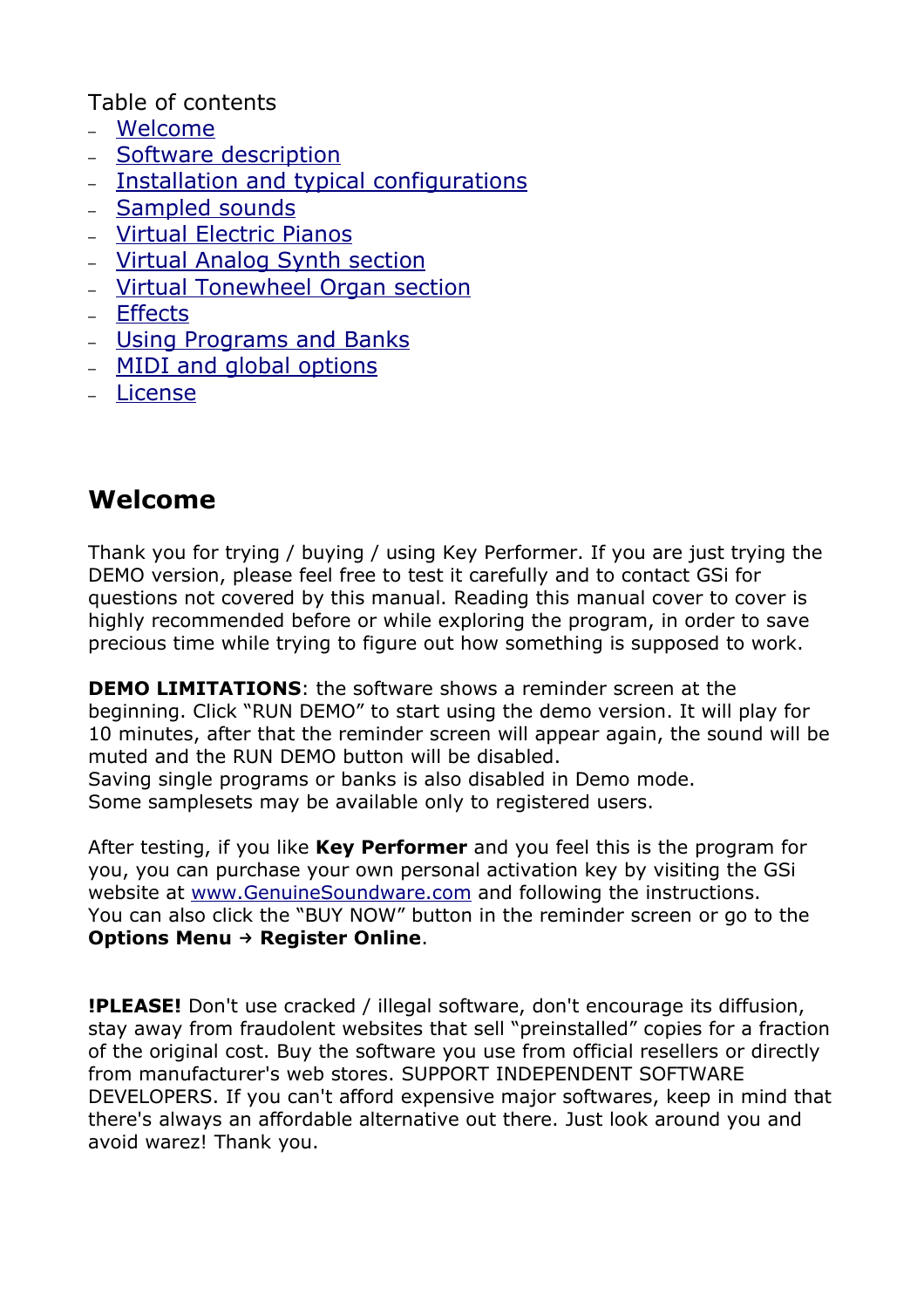## <span id="page-2-0"></span>**Software Description**

**Key Performer** can be described as "the Swiss Army knife of the modern gigging keyboardist". It's a single software instrument which offers a wide variety of keyboard sounds that are always used in almost all musical genres where a keyboardist is involved. Just to summarize a few of its key features, it offers:

- Several classic keyboard sounds including pianos, electric pianos, synths, organs, etc.
- A sample playback section (aka "ROMpler") with "adaptive playback"
- A physical modeling classic Electric Piano
- A physical modeling "Wurly" piano
- A phase modulation synthesizer for the famous DX Piano
- A Virtual Analog polyphonic synthesizer
- A Virtual Tonewheel Organ with rotary speaker effect
- Two effect slots with all the most famous effects
- An AMP simulation section with overdrive
- A global Reverb effect
- 64 Programs per bank, 9 snaphots for organ sections and 9 for VA synth
- Full MIDI implementation
- Easy MIDI Learn
- Huge efficiency with very low CPU power requirements
- Simplicity of use, Versatility, Stability, Expandibility, Authenticity!

| Key Performer Standalone                                                                                                                                    |                                                                              |  |  |  |
|-------------------------------------------------------------------------------------------------------------------------------------------------------------|------------------------------------------------------------------------------|--|--|--|
| Instrument Select<br>Programs                                                                                                                               |                                                                              |  |  |  |
| WRITE<br><b>FILES</b><br><<<br>>                                                                                                                            | Λ<br><b>Tonewheel Organ</b>                                                  |  |  |  |
| <b>Key Performer</b>                                                                                                                                        |                                                                              |  |  |  |
| Registered to: Guido Scognamiglio                                                                                                                           |                                                                              |  |  |  |
| ORGAN / CLAVI / SYNTH                                                                                                                                       | EQ<br><b>BASS</b><br>VOLUME<br>TREBLE                                        |  |  |  |
| <b>MED</b><br>PICKUPS<br>V/C SELECT<br><b>TREB</b><br>SOFT<br><b>BRILL</b><br>FAST<br>3RD<br><b>VIC</b><br>SOFT<br>PERC                                     |                                                                              |  |  |  |
| -<br>Chorus <sub>3</sub>                                                                                                                                    |                                                                              |  |  |  |
| <b>VIBRATO RATE</b>                                                                                                                                         |                                                                              |  |  |  |
| REL.<br>OSC <sub>2</sub><br><b>MODE</b><br><b>VCA</b><br>VEL S                                                                                              | FX <sub>1</sub><br><b>RATE</b><br><b>DEPTH</b><br>TYPE                       |  |  |  |
| $5^{1/3}$<br>$2^{2}/3$<br>$1^3/5$ ' $1^1/3$ '<br>8 <sup>1</sup><br>2 <sup>1</sup><br>16'<br>$\mathbf{4}$<br>1'<br>16 <sup>1</sup><br><b>16</b> <sup>1</sup> | $\circlearrowright$<br><b>LFO Wah</b>                                        |  |  |  |
| 8.1<br>N<br>8'                                                                                                                                              | FX <sub>2</sub><br><b>RATE</b><br><b>DEPTH</b>                               |  |  |  |
| $\mathbf{q}^{\prime}$ N<br>N<br>P                                                                                                                           | TYPE<br>$\overline{C}$<br>2 Taps Echo                                        |  |  |  |
| $16^{\circ}$<br>16                                                                                                                                          | FX <sub>3</sub>                                                              |  |  |  |
| 8.1<br>8 <sup>7</sup><br>$4^{1}$<br>5<br>A,                                                                                                                 | <b>DRIVE</b><br><b>EFFECT SPEED</b><br>ROTARY<br>AMP<br>SLOW<br>FAST<br>STOP |  |  |  |
| $16^{7}$<br>16 <sup>h</sup>                                                                                                                                 | $\bullet$<br>Rotary                                                          |  |  |  |
| J,<br>Ф.<br>8 <sup>1</sup>                                                                                                                                  | FX 4<br>LEVEL<br><b>REVERB</b>                                               |  |  |  |
| OSC <sub>1</sub> OSC <sub>2</sub><br>$02 -$<br>DEC<br>CUT<br><b>RESO F. ENV</b><br><b>ATK</b><br><b>SUS</b>                                                 | $\bullet$<br>Hall                                                            |  |  |  |
|                                                                                                                                                             |                                                                              |  |  |  |
| 3<br>$\overline{\phantom{a}}$<br>5<br>6<br>8<br>M                                                                                                           | <b>STORE</b>                                                                 |  |  |  |
|                                                                                                                                                             | KEY<br>PERFURMER                                                             |  |  |  |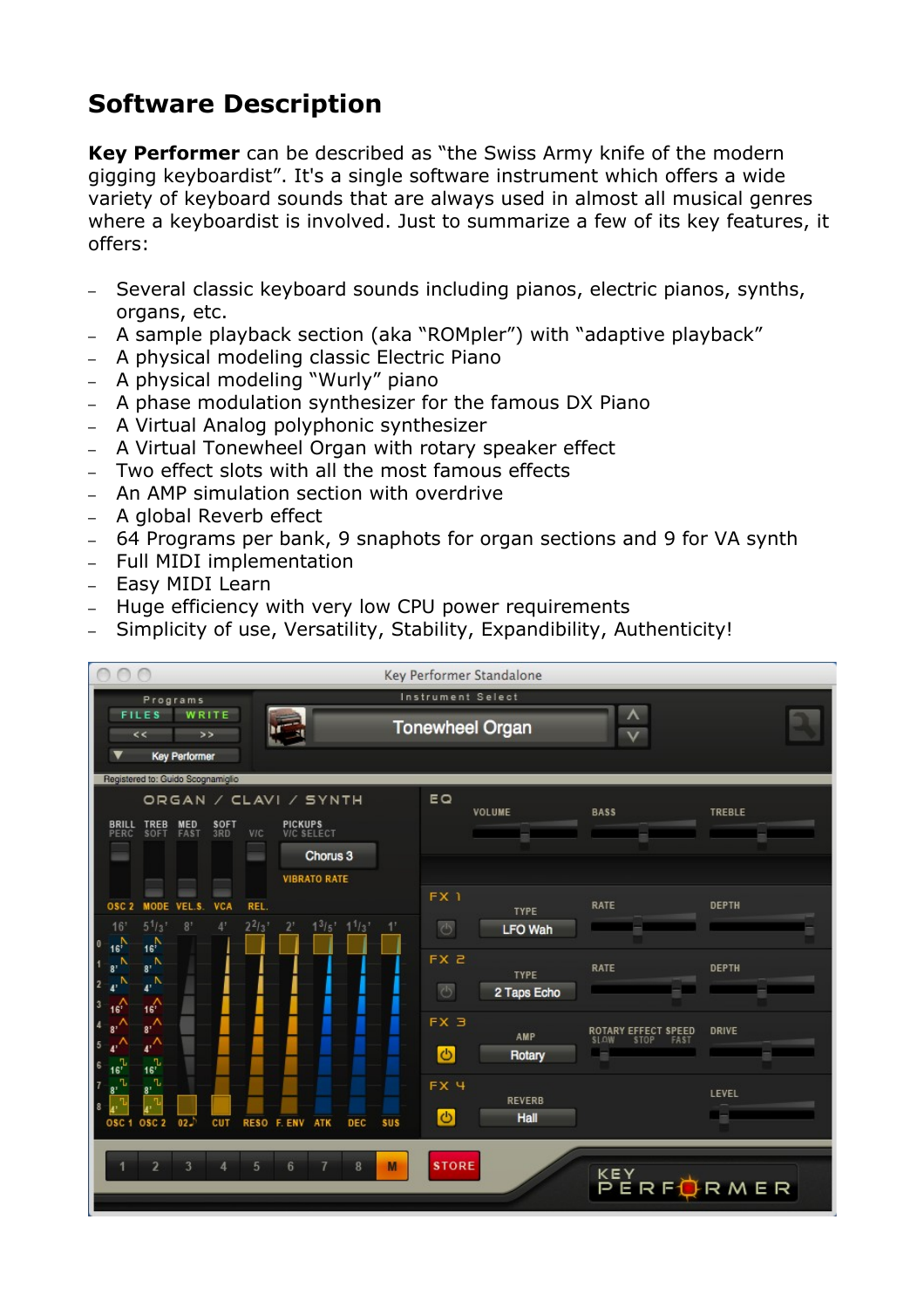

**Q**: Is it multi-timbral? Can I play two or more sounds at once in split, layer mode or on different MIDI channels?

**A**: No. It's mono-timbral, you can play only one instrument at a time on a single MIDI channel (or in OMNI mode).

But don't take this as a disavantage. If you buy an hardware keyboard which is mono-timbral, the only way to play two sounds at a time is go to buy another keyboard. With software plugins it's a different matter: you can load multiple instances in the host software, assign them to different MIDI channels and have free instant multi-timbrality.

## <span id="page-3-0"></span>**Installation and typical configurations**

## **Minimum System Requirements PC**

- Microsoft Windows operating system: 98SE, XP, 2000, Vista
- 900 MHz CPU with SSE2 instruction set
- $-$  RAM 512 Mb
- Stereo soundcard with low latency ASIO support
- A MIDI interface or MIDI controller keyboard
- A VST Host program for the plugin version

## **Installation on a Windows PC**

Run the installer and follow the on-screen instructions. After intallation, if you own your personal activation key, unlock the DEMO by inserting your name and your license key directly into the reminder screen and click the REGISTER button. Your name should appear on the interface.

Download the sampled instruments separately and copy them in a folder of your choice. Assign this folder in the **Option Menu** → **Set GSinstruments location**. *[MIDI and global options](#page-14-0)*.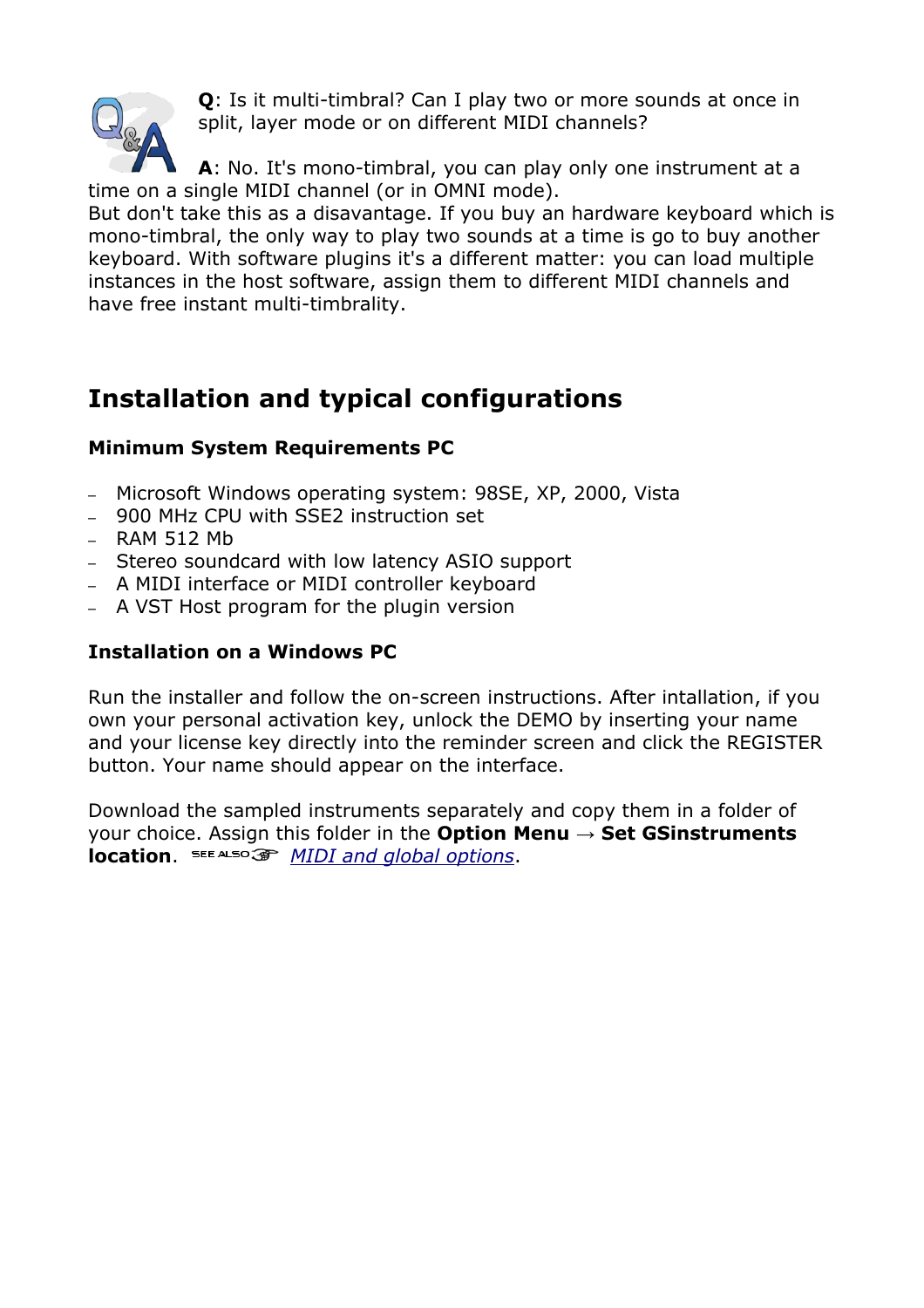### **Minimum System Requirements Apple Mac**

- $-$  OSX 10.5+
- Intel CPU
- RAM 512 Mb
- Stereo soundcard with low latency ASIO support
- A MIDI interface or MIDI controller keyboard
- A VST or AU Host program for the plugin version

### **Installation on a Mac**

Run the installer. This will copy the following files to the following locations: KeyPerformer.vst → MacintoshHD/Library/Audio/Plug-ins/VST KeyPerformer.component → MacintoshHD/Library/Audio/Plug-ins/Components

Copy the file KeyPerformer.app to your Application Folder.

The first time KeyPerformer is launched, it will create the following folders into the user's Library:

[your\_username]/Library/Audio/Presets [your\_username]/Library/Audio/Presets/GSi [your\_username]/Library/Audio/Presets/GSi/KeyPerformer [your\_username]/Library/Audio/Presets/GSi/KeyPerformer/GSinstruments It is where all files related to KeyPerformer will be created and stored. If you wish to use a different location to store the sampled instruments, assign this folder in the **Option Menu** → **Set GSinstruments location**. *[MIDI and global options](#page-14-0)*.

Download the sampled instrumets of your choice from this URL: <http://www.genuinesoundware.com/vst/KeyPerformer/GSinstruments/> and unpack them into the GSinstruments folder.

#### **Troubleshooting Mac Installation**

The installer will ask you for the administrator password before copying the files. This is required because the folders where the plugin files have to be copied are protected by root-level access rights. If your host can't load the plugin, try to move the files to your local user's Library folders:

Move the following files to the following locations: KeyPerformer.vst → [your\_username]/Library/Audio/Plug-ins/VST KeyPerformer.component → [your\_username]/Library/Audio/Plug-ins/Components

Please note: the Standalone application for Mac needs the file KeyPerformer.component to run.

*NOTES FOR THE STANDALONE APPLICATION: Before starting to play the instrument, you have to set the appropriate MIDI input port and the audio output driver from the menus.*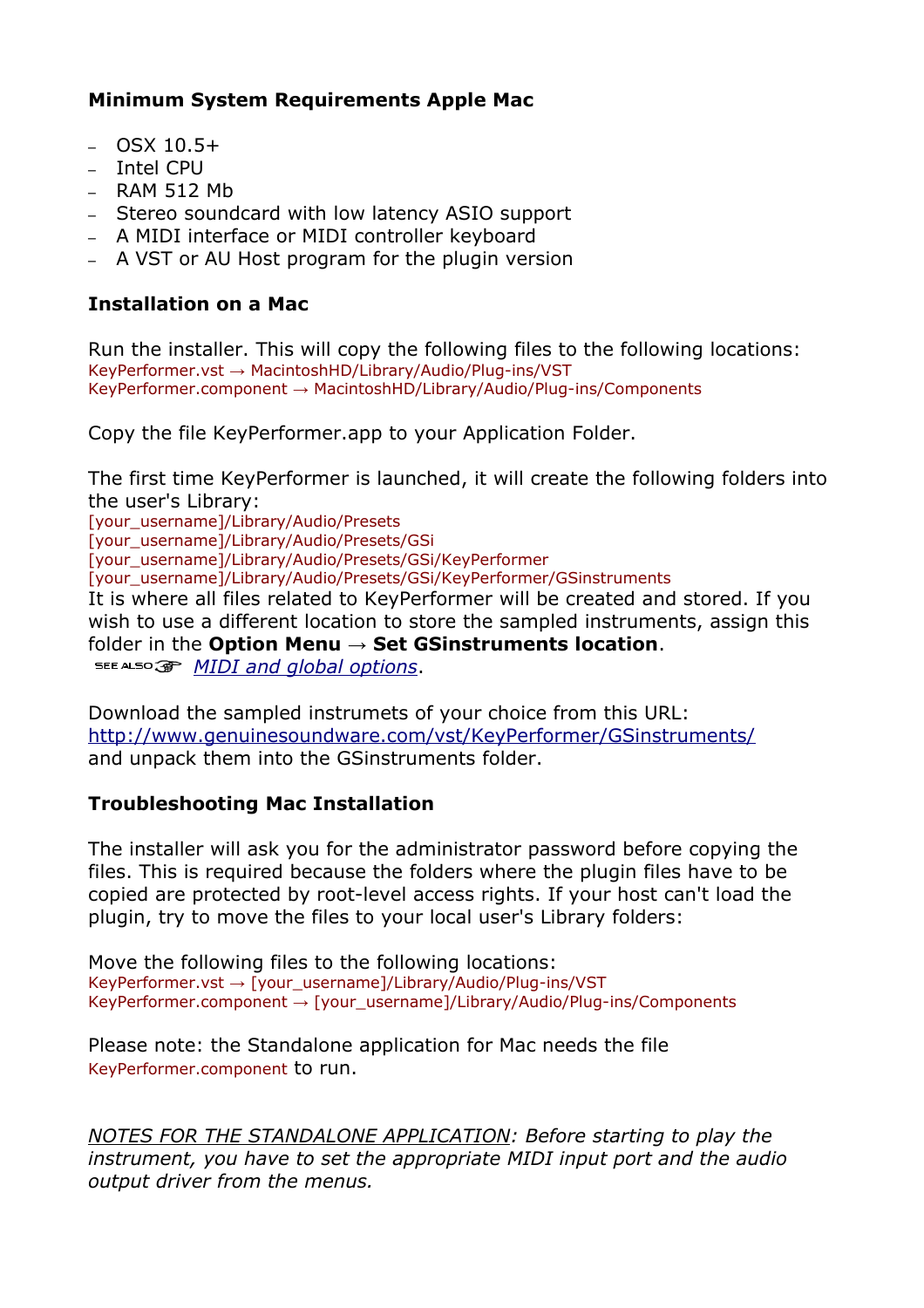## **Installation on SM Pro Audio V-Machine without using the VFX editor**

First, install on your PC. Plug a USB stick to your computer and create these folders:

/banks

/plugs/KeyPerformer

From your Windows PC, locate the folder where the VST plugin has been installed (typically: C:\Program Files\Steinberg\VSTPlugins\KeyPerformer\), and copy the whole content of this folder to your USB stick under /plugs/KeyPerformer. Also, in this same folder, create a folder named GSinstruments and copy all the sampled instruments you need. Open the KeyPerformer.ini file on the stick and change the value of **GSinstLocation=** to a blank value.

Go to [www.GenuineSoundware.com](http://www.GenuineSoundware.com/) download the VFX Bank file and copy it under /banks onto the USB stick.

Boot up the V-Machine, plug the USB stick and navigate through the banks. For more information on the V-Machine, please visit [www.smproaudio.com](http://www.smproaudio.com/)



**Q**: What is the performance like on the V-Machine?

**A**: You can reach up to 56 notes of polyphony for the ROMpler section, 16 notes for the DX and the VA synth sections; the two

physical modeling piano sections don't have polyphony limitations, but you can safely play about 50 notes. And you can reach the whole polyphony for the virtual tonewheel organ section. The loading times are slower than most modern Windows computers.

**Q**: What is the performance like on a Netbook?

**A**: With an EEE PC based on a 900 MHz Intel Celeron and Windows XP Home, you can have up to 96 voices of polyphony for the ROMpler secion, 24 for the DX piano and the VA synth, full polyphony for all other synth engines. With a Intel Atom N270 CPU you can have full polyphony with all synth engines and take full advantages of the complete FX section.

**Q**: What is the latency like?

**A**: This mostly depend on the soundcard and audio driver you're using. The internal processing is completely 32-bit floating point, so to have the lowest latency possible. With a Behringer UCA202 and Asio4all 2.9 drivers on a 900 MHz EEE, you can safely set 256 buffers which, at a sampling rate of 44100 Hz, give about 8 ms of latency. You can reach better results with a more powerful computer and better soundcard with appropriate ASIO support.

#### **PLEASE NOTE**: **It's strongly adviced to avoid sampling rates above 48000 Hz, in order to obtain the best performance possible in both CPU load and sound quality.**

**Q**: Can I install Key Performer on a Receptor?

**A**: Yes. Please contact Muse Research for more informations.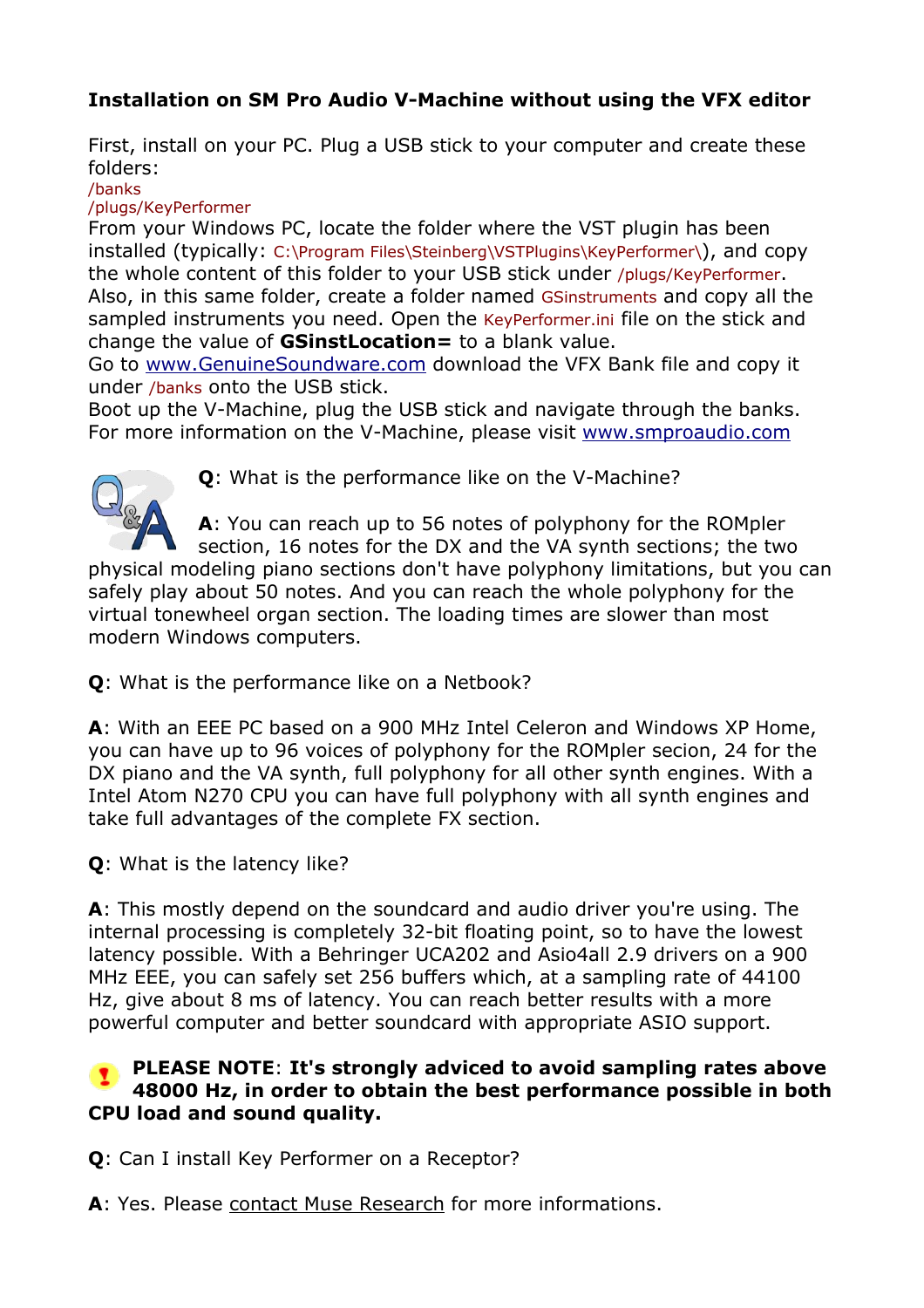# <span id="page-6-0"></span>**Sampled Sounds**

**Key Performer** has a sample playback synthesis engine capable of playing back up to 128 voices. The sampled instruments are contained in separate monolithic files with extension .GSinst and are located in a folder on your hard disk. In the <Instrument Select> list all sampled instruments are listed in alphabetical order showing the file name less the extension, and are listed before the other five built-in instruments, which are always listed even if no sampled instruments are installed or can be found by the software.

When you select a sampled instrument from the list, the software can recognize the instrument type and enable or disable certain internal features accordingly. This is why it's called "*adaptive*". A few examples:

- when you load an acoustic piano, the harp resonance and the pseudostereo simulations are activated;
- when you load a monophonic sound, the mono mode is activated along with the support for the pitch and modulation wheels;
- when you load a mallet instrument like the Vibraphone, a special envelope mode is used that mimics the behaviour of a mallet instrument, where the note is sustained only if the sustain pedal is pressed, not if a key is held depressed;
- when a Mellotron / synth pad instrument is selected, the sustain repedaling feature is disabled in order to prevent unwanted sustained notes with instruments with long release times.

A special remark is due for the Clavinet sound. When the Clavinet is loaded, the first four on/off switches assume the function described by the green



labels, being the four filters found in a classic Clavinet D6/E7. Similarily, you can select the four pickup combinations by the pop-down menu labeled <Pickups>. Both++ means both pickups in phase, and  $+$ - means out of phase.

Please note: all switches are ON when the circle is high. When all 4 filters are

off, you won't hear any sound. The Clavinet sound doesn't support the sustain pedal. The keyboard extension is from F to E, 60 notes like in the original instrument.

## **Except the Clavinet, all sampled instruments have no parameters.**



**Q**: Can I import/create/edit my own sample sets?

**A**: No. Key Performer uses its own proprietary format which is not compatible with any other sample playback device. Also, Key

Performer can't import samples from other known platforms. Samplesets will be provided by GSi from time to time.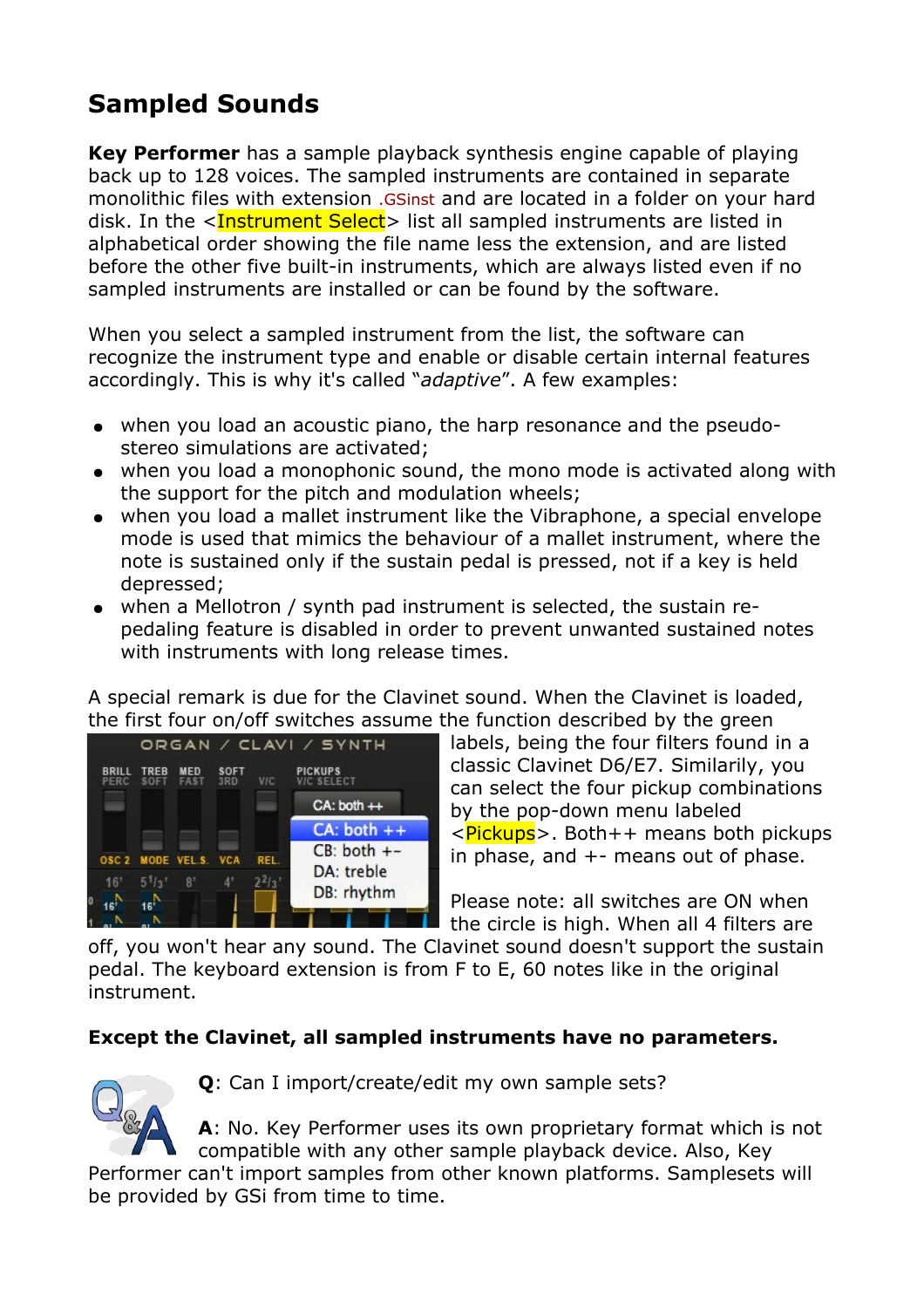**Q**: Can Key Performer stream samples from disk?

**A**: No. Samples are completely loaded into memory. There are many reasons for this choice, mainly because if you have a low-performance device (like the V-Machine) you can't risk to overload or underrun the audio buffer with slow disk operations. For a similar reason, samplesets are loaded one at a time, and can't be pre-loaded all at once, because the memory requirements would be excessive. Since the internal processing is entirely 32-bit floating point, when a sample is loaded into memory it takes double the space of the file on disk, so a 32 Mb sampleset on disk will require 64 Mb of memory.

**Q**: How fast is loading sampled instruments?

**A**: This mostly depends on the computer platform in use. On a modern Windows computer, a 45 Mb sampleset is loaded in less than 2 seconds, but this only happens the first time. Since computers use disk buffers, when the OS tries to transfer the same data blocks more than once, the loading operation is much faster from the second time, thus the same 45 Mb sampleset is loaded again in less than 150 ms.

#### **Managing Sampled Instruments**

As described earlier in this document, sampled instruments are represented by monolithic files that you can store in a folder of your choice, tell the software where to look for them, and they will be listed in the  $\leq$ Instrument Select  $>$ menu displaying their file name in alphabetical order. This means that you have full control over the sample collection, as well as over their names and position in the list.



**You can have up to 64 sampled instruments.** If more than 64 .GSinst files are present in the folder, only the first 64 will be listed. Other files or subfolders will be ignored.

The position in the list is relevant when you save your presets. Let's make an example: if a sample provided by GSi is named AcousticPiano2.GSinst, it will be displayed in the list at, say, position  $# 3$ . If you save a preset using this instrument, it will reload with instrument at position # 3, regardless of the name or the actual file that will be loaded. So if you subsequently rename the file to My Preferred Piano.GSinst, since M is greater than A, this will be moved to, say, position  $# 11$ , and position  $# 3$  will be replaced by another instrument. Your preset won't match the original settings anymore and you'll have to fix it.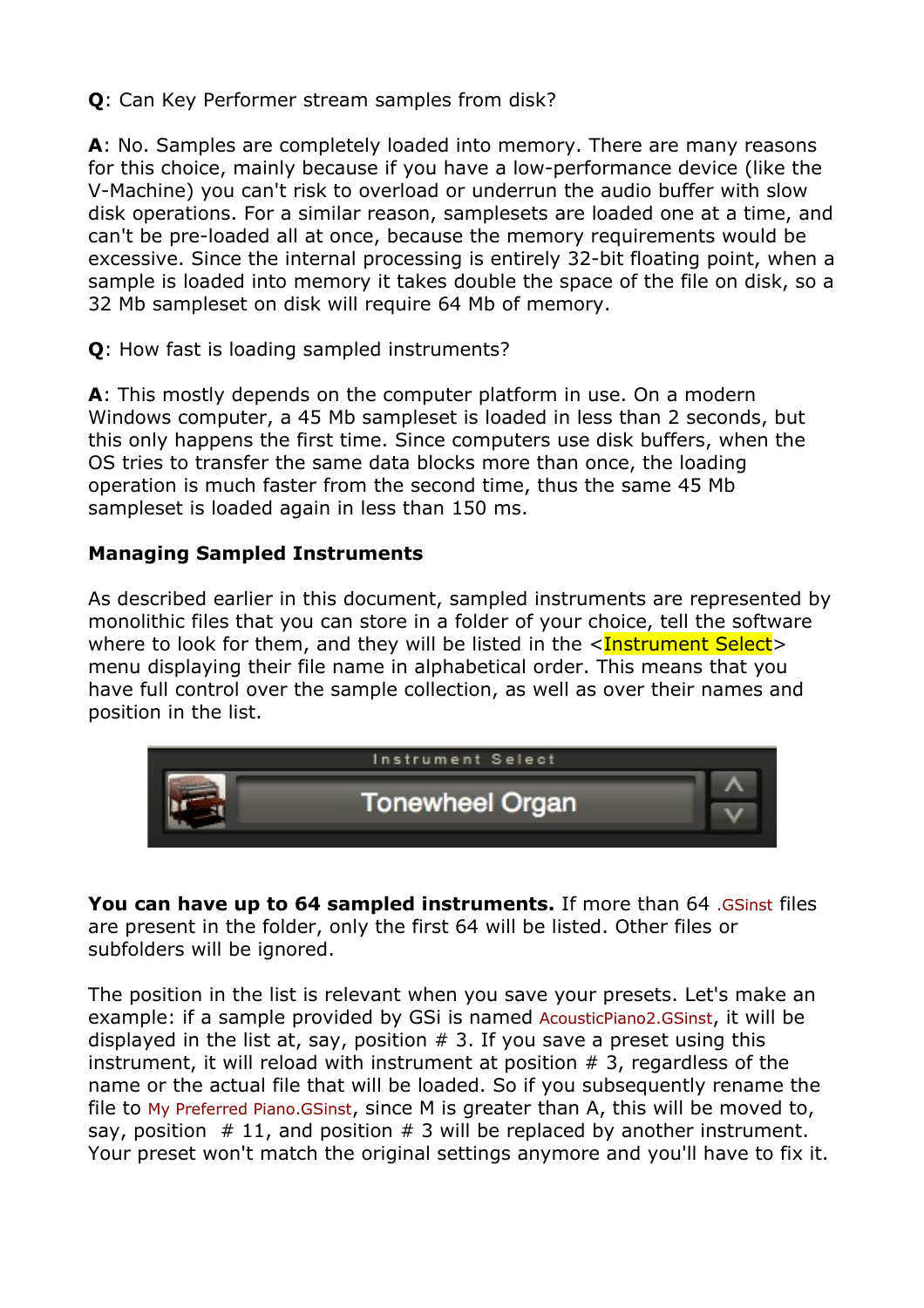# <span id="page-8-0"></span>**Virtual Electric Pianos**

Key Performer offers three classic electric piano sounds artificially reproduced by means of sophisticated synthesizing methods. The first two pianos use a similar method called "Physical Modeling" where the mechanical structure of an electro-acoustic instrument can be approximated with DSP techniques, resulting in a kind of sound and playbility very close to the original instrument. This is the case of the instruments called "Modeled EP" and "Modeled Wurl". The third electric piano is the classic DX "EPIANO1" here reproduced using Phase Modulation Synthesis with six oscillators per voice.

### **Modeled EP**

This is a simulation of the classic American electric piano "Mark I" from the seventies. You've heard this instrument many times in famous songs like "Riders on the storm" by Doors, "Sheep" by Pink Floyd, or in Jazz, Funk and Acid Jazz artist like Incognito, Jeff Lorber, George Duke, Jamiroquai, just to name a few. This model is basically a simplified version of another GSi plugin called **[MrRay73 Mark II](http://www.genuinesoundware.com/?a=showproduct&b=27)**. The keyboard extension is spread over 73 notes, from E to E like in the original instrument. Each single note is a "generator" on its own, the available polyphony is full and can't be limited.

### **Modeled Wurl**

This is a simulation of a Wurlitzer 200A, also derived from another (discontinued) GSi plugin but greatly improved in this version. The first time this kind of instrument was used in a record was alledgedly in "What'd I say" by Ray Charles, but the artist who brought it to success was undoubtely the British band Supertramp. It offers 64 notes ranging from A to C, like in the original instrument, and has that "edgy" character with a great dynamic feel. The last 5 notes (from  $G#$  to C) are undampened.

#### **DX Piano**

Not a single keyboardist has ever come across one of the most famous digital synthesizers of the early eighties which changed the concept of portable keyboards. And everybody knows the sound of the factory preset no. 8, which was widely used in pop and disco music from the 80's and 90's, in famous songs like Sade's "Smooth Operator", or in almost all early songs by Lisa Stansfield including the famous "All around the world". The keyboard extension is 76 keys, from E to G, like in the "Anniversary" edition of this famous synthesizer, and the available polyphony can be up to 64 voices.



**Q**: Why the keyboard extension is limited and not extended through all 127 MIDI notes?

**A**: For many reasons, first of all for maintaining a certain authenticity in the sound and prevent it from being "unnatural" in notes underor over-pitched. Saving resources is also an important reason.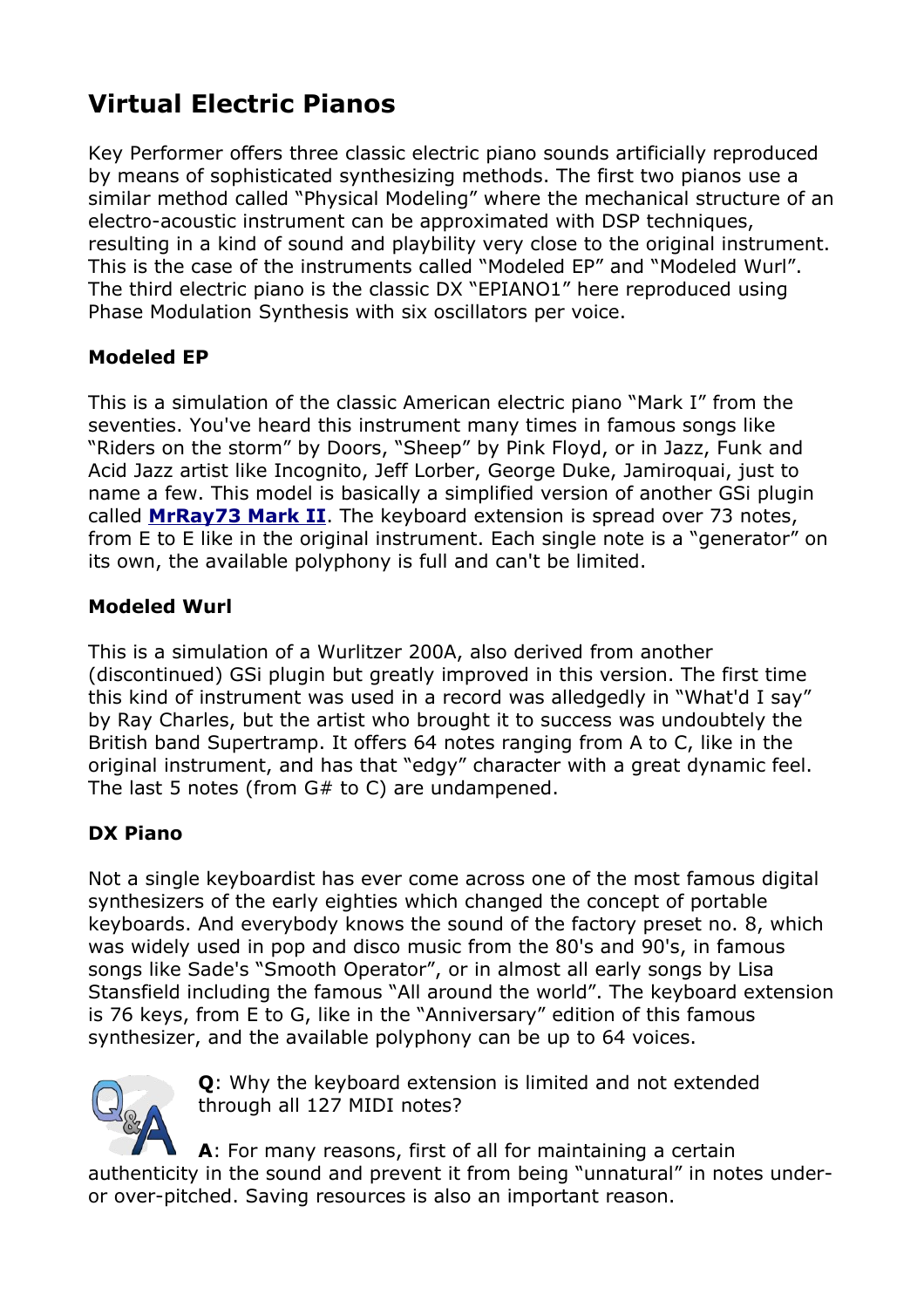## <span id="page-9-0"></span>**Virtual Analog Synth Section**



Key Performer also features a built-in 32-voice polyphonic VA synthesizer in subtractive synthesis with two bandlimited alias-free oscillators and a 24 dB resonant low-pass filter.

All synth controls are shared with Organ and Clavi controls and are identified by the yellow labels.

**PLEASE NOTE:** The virtual drawbars always act upside down, so the values are high when the knob is down and viceversa. Some of the drawbars become smooth sliders when the VA Synthesizer is in use.

#### **Buttons from left to right**

- **OSC2**: activates Oscillator 2;
- **MODE**: Polyphonic when high (on), Monophonic when low;
- **VEL.S.**: Activates velocity sensitivity (sent to filter envelope);
- **VCA**: If on, VCA level follows envelope;
- **REL.**: Activates the release stage. Release time is equal to Decay time.

#### **Vertical sliders**

- **OSC1**, **OSC2**: these are the waveform selectors for the two oscillators and have 9 steps each. Waveforms available: Sawtooth, Triangular and Square, on 16', 8', and 4' octave each;
- **02**: Pitch of oscillator 2. Varies from -12 to +12 semitones;
- **CUT**: Filter Cutoff;
- **RESO**: Filter Resonance;
- **F.ENV**: Filter's Envelope amount;
- **ATK**: Envelope Attack time;
- **DEC**: Envelope Release time;
- **SUS**: Envelope Sustain Level.

Vibrato rate: you can select up to 6 fixed rates for the vibrato effect. You can activate the vibrato from the modulation wheel (MIDI  $CC# 1$ ) and use the pitch bend wheel with a fixed excursion of +2/-2 semitones.

Yes, this synth doesn't offer too much, there are surely more powerful synths, but this is a very basic structure with few parameters (only 15!) that lets you have most of the classic 80's synth sounds that fit most pop/rock music genres, so that you can have fun from "Jump" to "The Final Countdown"!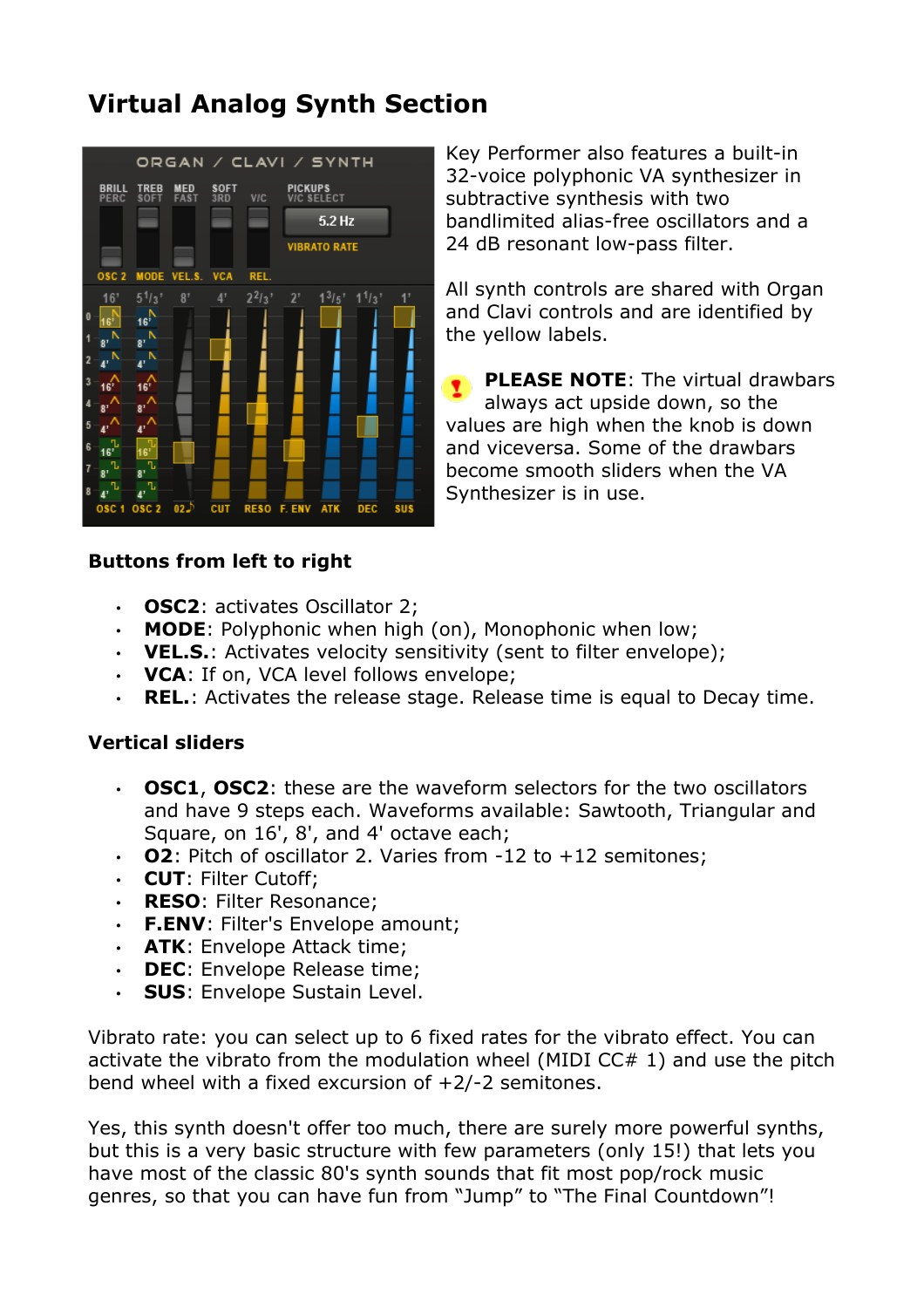### **Snapshots**

Both the VA Synth section and the Tonewheel Organ section feature 9 local memory locations for storing snapshots of their related controls. A snapshot is different from a program, whereas a program stores all 35 instrument parameters, including the  $9 + 9$  snapshots.

By using snapshots, you can have

 $4 \quad 5$ **STORE**  $6 \quad 7 \quad 8$  $3<sup>-1</sup>$  $M$ nine different sounds without having to switch to a new program. You can remotely switch snapshots by MIDI Program change messages, or you can map the snapshot button strip to a continuous controller, or you can use the first octave of your controller keyboard. *[MIDI and global options](#page-14-0)*.

Storing a snapshot is very simple: before creating your sound, choose a snapshot position from 1 to 8. When you're done with your settings, click the <STORE> button. Snapshots from 1 to 8 have to be stored manually, and any changes are discarded if you switch to another snapshot without storing first. Snapshot labeled "M" stands for "Manual", because doesn't need to be manually stored. All the changes made are automatically stored.

In order to retain your snapshots, you'll have to save your program. *[Using Programs and Banks](#page-13-0)*.

## <span id="page-10-0"></span>**Virtual Tonewheel Organ Section**

This is a single-manual fully polyphonic virtual tonewheel organ directly derived from GSi **[VB3](http://www.genuinesoundware.com/?a=showproduct&b=24)** and simplified for a super-fast performance while still maintaining a great sound. You have all the traditional controls of the "big brother" VB3: nine drawbars, single-triggered percussion and the same scanner vibrato simulation.

When the TW Organ is selected, the Rotary Speaker effect is automatically activated and the speed is set to slow. The sustain pedal is used for switching from slow to fast with a "latch" mode that enables you to release the pedal after switching speed. Alternatively, you can switch speeds with your modulation wheel, having the stop position at the center position, slow when the wheel is down and fast when the wheel is all the way up. With the expression pedal you can control the swell volume.

You can have nine snapshots for the organ as well, exactly like for the synth section (as described above).



**Q**: What's the difference between this and the "senior" VB3?

**A**: Both simulations share the same basic tonewheel sound, but VB3 has more details (key contacts simulation, cabinet resonance, global leakage, motor fluttering, etc.) and more options, furthermore VB3 has two manuals plus pedalboard and has several rotary speaker algorithms.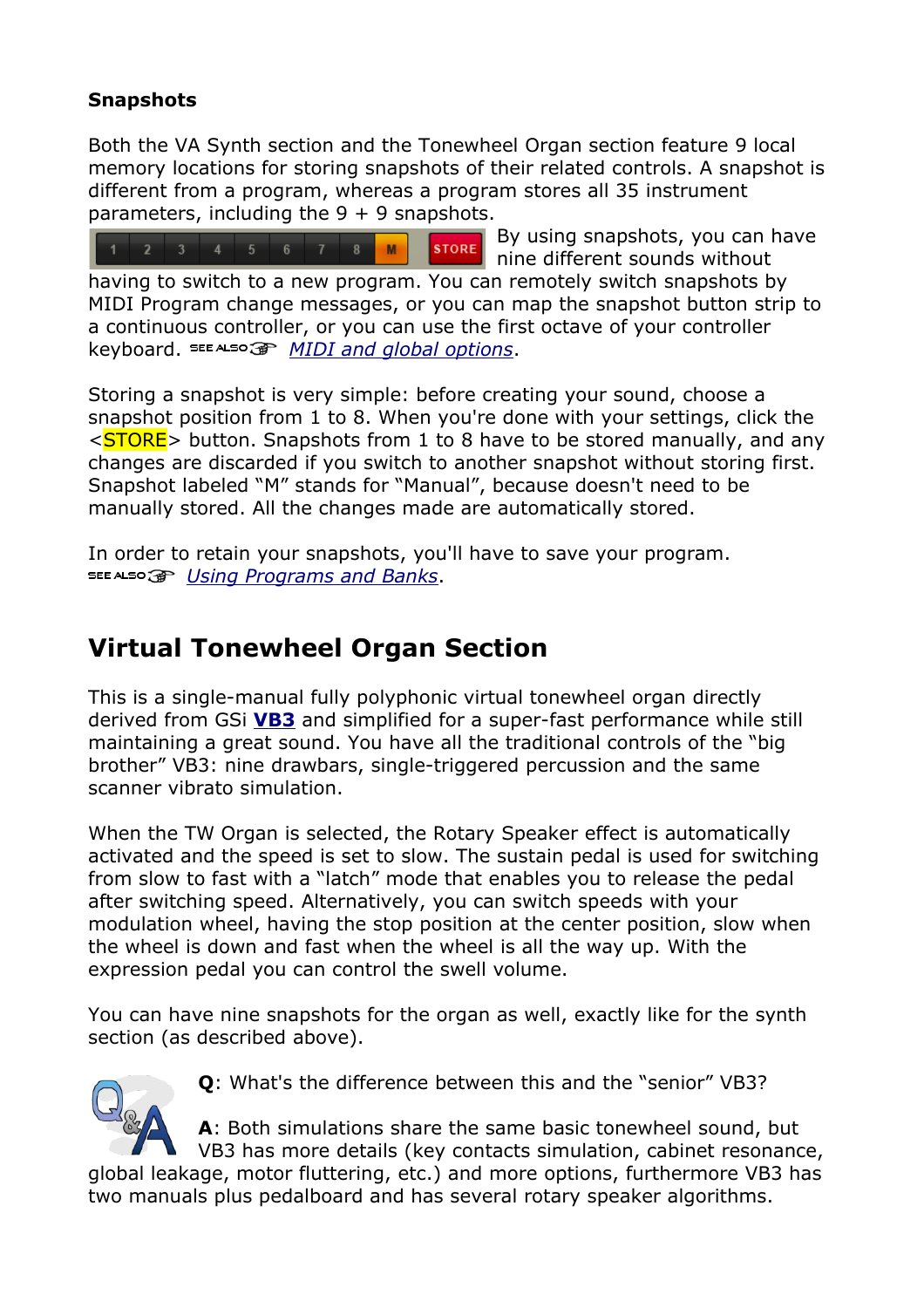## <span id="page-11-0"></span>**Effects**

Key Performer includes a complete FX section offering the most useful and sought after effects that a keyboardist would use with his live rig. The effects are divided in four slots, so up to four effects can be used simultaneously.

| FX <sub>1</sub><br>$\circlearrowleft$ | <b>TYPE</b><br><b>LFO Wah</b> | <b>RATE</b>                                                                | <b>DEPTH</b> |
|---------------------------------------|-------------------------------|----------------------------------------------------------------------------|--------------|
| FX <sub>2</sub><br>7ly                | <b>TYPE</b><br>2 Taps Echo    | <b>RATE</b>                                                                | <b>DEPTH</b> |
| FX <sub>3</sub><br>O                  | AMP<br>Rotary                 | <b>EFFECT SPEED</b><br><b>ROTARY</b><br><b>STOP</b><br><b>SLOW</b><br>FAST | <b>DRIVE</b> |
| FX4<br>Φ                              | <b>REVERB</b><br>Hall         |                                                                            | LEVEL        |

**FX1**: This slot offers effects based on amplitude and frequency modulation. Here you have:

- Tremolo 1: monaural tremolo modulated by a triangular waveform;
- Tremolo 2: monaural tremolo modulated by a softened square waveform like those obtained in analogue circuitry by means of a flashing lamp and a photo-resistor;
- Auto-Pan 1: stereo auto-panner modulated by a triangular waveform;
- Auto-Pan 2: stereo auto-panner modulated by the above described photocoupled square waveform;
- Pedal Wah: this is a recreation of the famous JH-1 Wah Wah pedal modulated by the expression pedal;
- LFO Wah: same wah effect modulated by a photo-coupled square waveform;
- Auto Wah: this time the modulation relies on the input signal's amplitude.

**FX2**: This slot offers effects based on delayed signals mixed with the dry signal. Here you have:

- Chorus: a classic 2-voice stereo chorus;
- Phaser 1: a 2-stage monaural phase shifter;
- Phaser 2: a 6-stage stereo phaser;
- Flanger: a stereo flanger;
- Ping-pong delay: stereo clean digital delay;
- 1 Tap Echo: monaural analog-like echo effect;
- 2 Taps Echo: stereo 2-taps analog-like echo effect.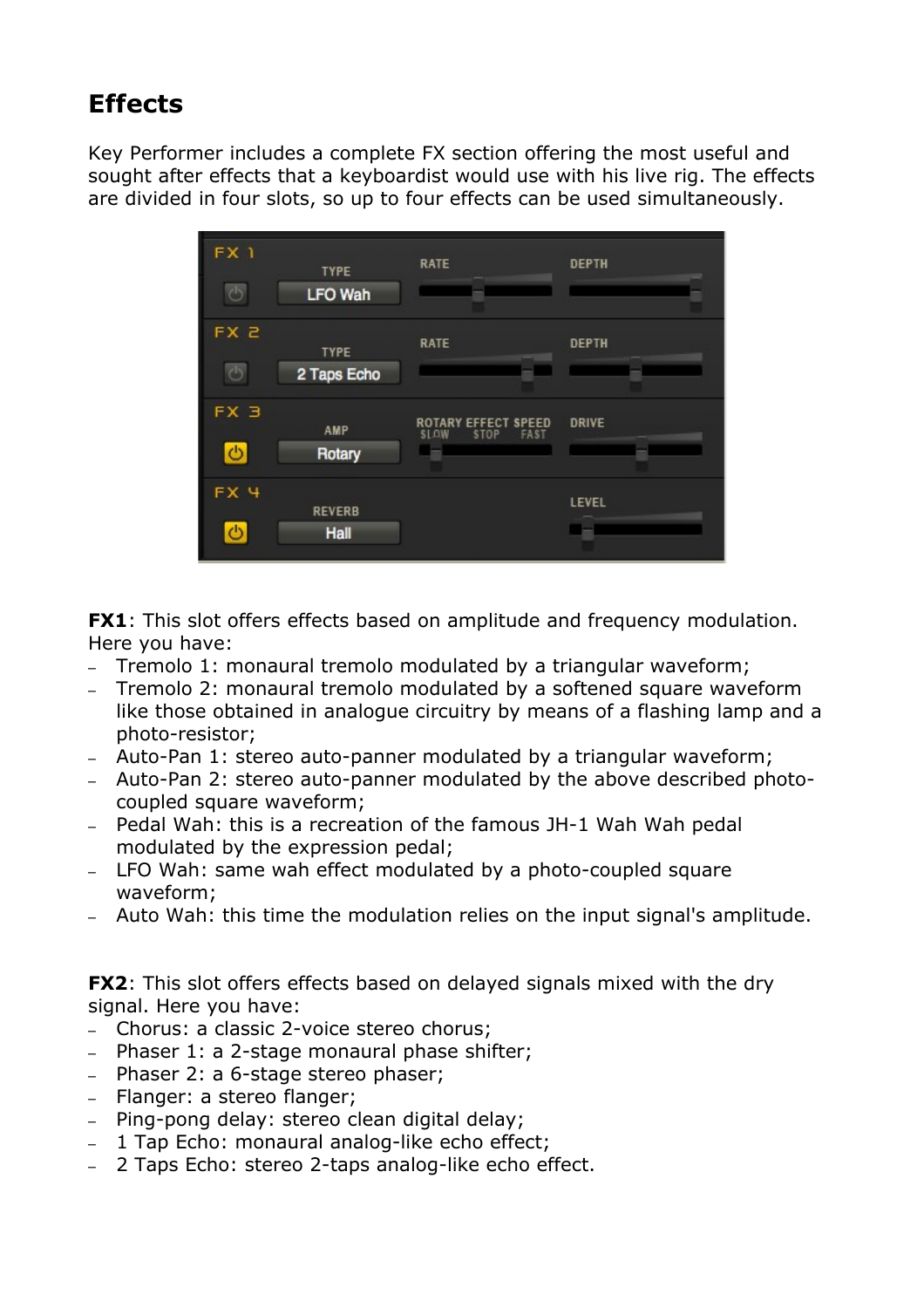Since most of these effects have a modulation oscillator, only two parameters are needed:  $\langle RATE \rangle$  and  $\langle DEPTH \rangle$ . The amount of these parameters varies according to the effect they're controlling. When using the delay effects,  $\langle RATE \rangle$  adjusts the delay time and  $\langle DEPTH \rangle$  adjusts the mix and feedback level. When using the Pedal Wah or Auto Wah,  $\leq$ DEPTH $>$  adjusts the max. wah level and  $\langle RATE \rangle$  is unused.

**PLEASE NOTE:** When playing the TW Organ, the Pedal Wah is disabled.

All effects are in full stereo operation, even those tagged as "monaural" (mono tremolo, mono phaser, etc.). This means that if the input signal is stereo (like an acoustic piano), the output signal is stereo as well, despite the effect is monaural, i.e. the same effect on both channels.

The one exception is the Wah, which is actually a mono effect.

**AMP**: This slot contains amplifier simulations and offers an overdrive effect. There are three different simulations:

- Tweed: a classic 100W tube combo guitar amp with 2x12" speakers;
- Stack: the powerful stacked rock amp with 4x12" speaker cabinet;
- Rotary: a simulation of the classic 147 vintage rotary cabinet.

All amp simulations are stereo. You can dial the amount of overdrive using the <DRIVE> slider.

**REVERB**: This last slot adds reverberation to the overall sound. There are different ambience types from a small room to a large Church and the amount of reverb can be adjusted with the  $\langle$ LEVEL $>$  slider.

## **The Master EQ Section**

Above all, there's the master Volume and EQ section.



The volume slider is located, within the sound chain, between the output of the instrument and the input of FX1. This is a very important factor because can influence the behaviour of effects based on the input signal's amplitude like the Auto Wah and the Overdrive. For instance, if you are playing a rock organ patch and you want more drive, turn the volume up.

The  $\langle BASS \rangle$  and  $\langle TREBLE \rangle$  sliders add colorization to the basic sound. The operation frequencies associated with these filters vary according to the active instrument.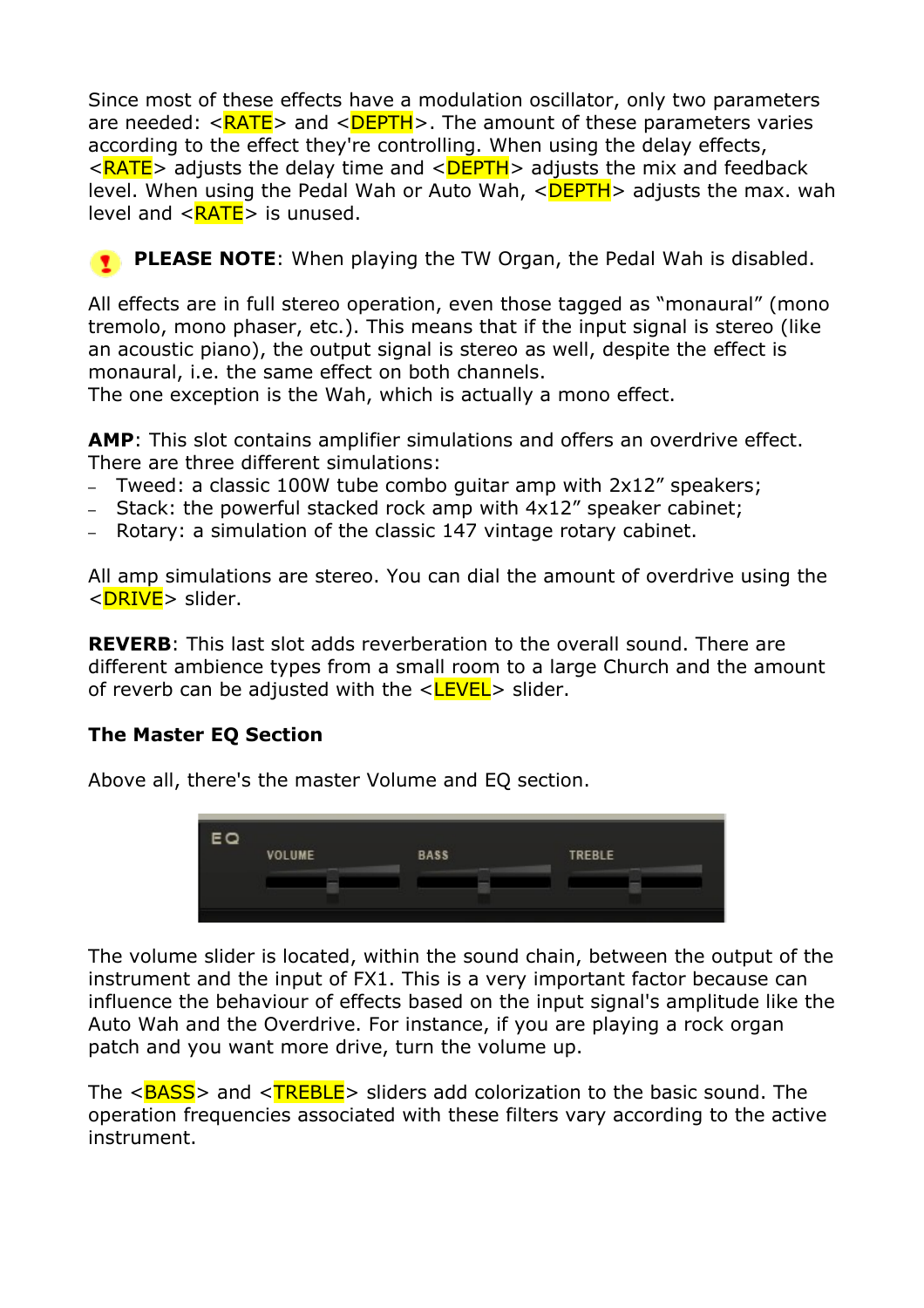## <span id="page-13-0"></span>**Using Programs and Banks**

As we have seen before, Key Performer has 64 memory locations for User Programs. But before proceeding, we should better point out the difference and the relationship between *Banks*, *Programs* and *Snapshots*.

Each Bank can store up to 64 Programs. A single Program stores the value of all 35 parameters available in Key Performer PLUS the 18 snapshots (9 for the synth, 9 for the organ).



Unlike many software instruments, Key Performer treats Programs as temporary memory locations that won't be memorized until the  $\langle \text{WRITE} \rangle$  button is clicked. And just like all traditional hardware keyboards, all Program memories are saved when the

instrument is turned off and are automatically restored when the instrument is turned back on. There's only one exception for the first Program, which is called "Key Performer" and can't be replaced, can't be renamed and automatically retains all the changes with no need to click the  $\langle \text{WRITE} \rangle$ button.

You can navigate through the 64 Programs by clicking the  $\langle + \rangle$  and  $\langle - \rangle$ buttons or by picking a Program from the menu (click the green down arrow). Programs can also be called via MIDI with Program Change events with values from 0 to 63.

To store a program, click the  $\langle \text{WRITE} \rangle$  button. To rename a program, click on the name in the green area and type the new name. Programs Renaming a program also stores it.

You can't move programs from a location to another, but you can save single programs to standard .FXP files on disk and reload them in a different location. To load/save Programs or Banks, click the  $\leq$  FILES > button.



Every time Key Performer is turned off, it automatically saves the default bank file named KeyPerformer.fxb in the same directory where the plugin file is located (or in the preset library folder on Mac). This file is automatically reloaded when Key Performer is launched.

**PLEASE NOTE:** When running in DEMO mode, the default bank file can be loaded but won't be saved to disk.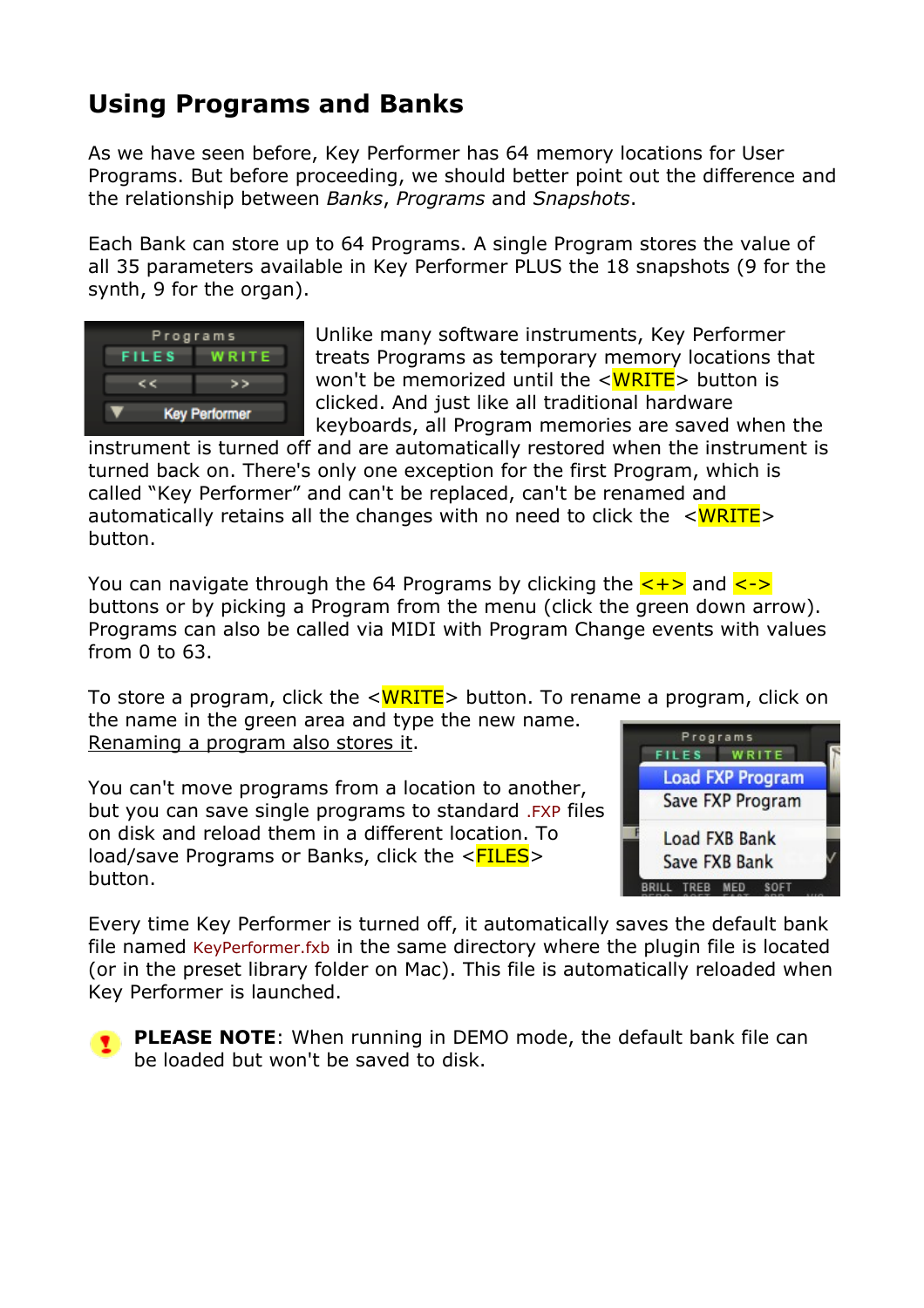# <span id="page-14-0"></span>**MIDI and Global Options**

Key Performer has a full MIDI Implementation. Each one of the 35 available parameters can be freely assigned to a MIDI Continuous Controller thanks to the built-in Easy MIDI Learn feature.

## **Using MIDI Learn**



Right-click on a control. A menu should pop-up where the mouse pointer is located. The first line in the menu shows the parameter name. The second line shows the CC number currently assigned. If you click on this menu item, the CC is unassigned. If no CC is

assigned, this line reads "MIDI CC Not Assigned".

Click on MIDI Learn to activate the "learn status". A text on the interface informs you that the software is waiting for an incoming MIDI CC message to assign to that control. Move a physical controller on your control surface and the two controls will be paired. If you wish to abord this operation, right-click a control to pop up the MIDI Learn menu again and click the fourth line "Cancel".

#### **MIDI Values vs. Parameter values**

All CC values are considered to be **0 = Min./Off** and **127 = Max./On**. Even though the virtual drawbars are designed upside down, it's just a matter of GUI display, but their values aren't reversed.

## **MIDI Channels and MIDI Out**

Key Performer is mono-timbral and can respond on a single channel or on all channels. When receiving on All Channels, the MIDI out port is disabled. When a Channel number is set, MIDI out is enabled and all parameter changes operated on the GUI are sent out on their respective MIDI CC number (if assigned). This is particularly useful when using a control surface with led ring knobs and motorized faders, so that every time you switch to a new preset, the control surface will update its controllers accordingly. MIDI out doesn't echo MIDI in and automatically prevents unwanted loopbacks.

**PLEASE NOTE:** The MIDI output port is not available in the standalone application.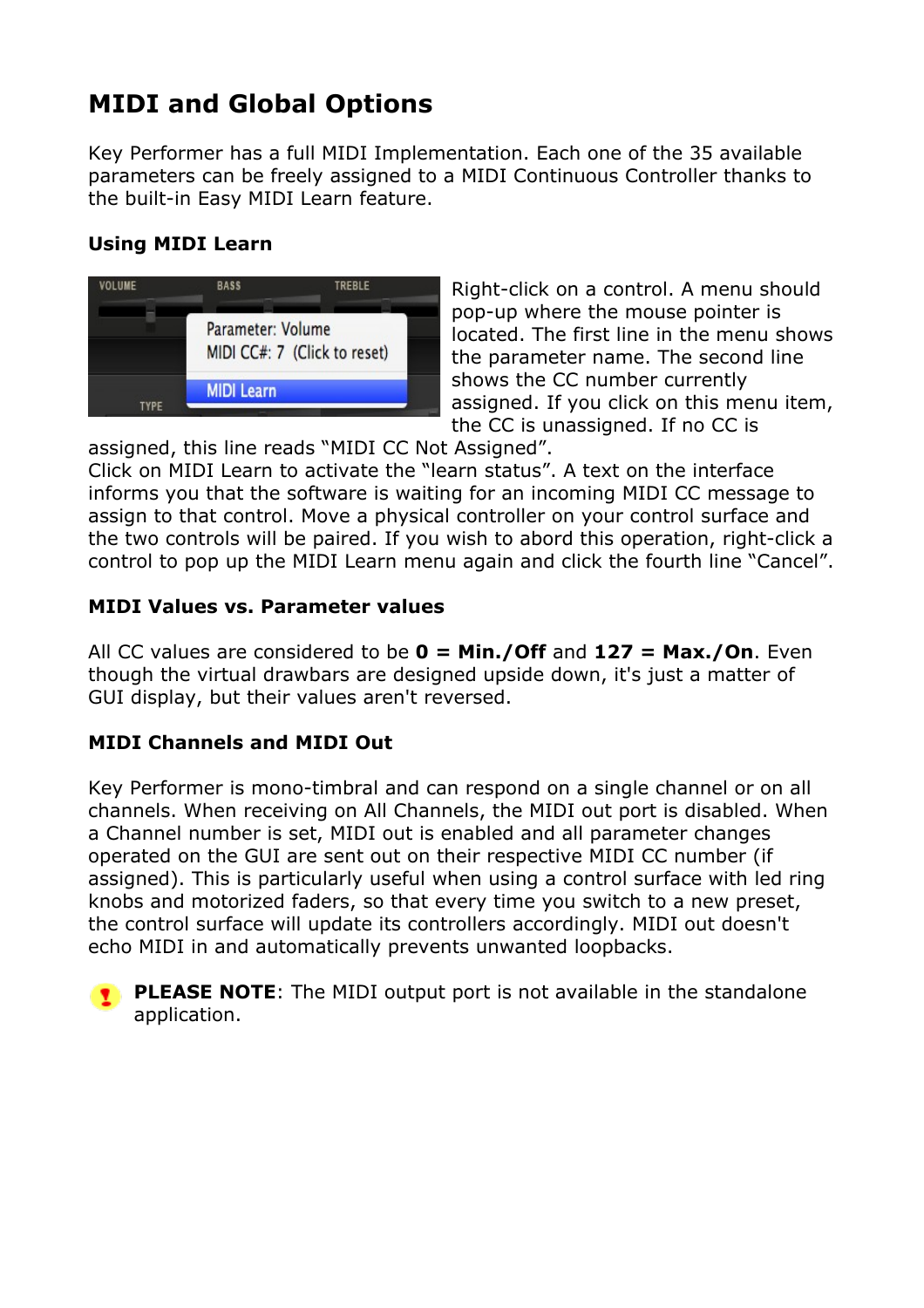### **Global Options Menu**

Click the tool icon you see on the top right corner of the interface to open the



Global Options Menu. Here you can set a few important options. The first block comprises options what will take effect only after the plugin is restarted:

- **Tuning:** this is the global tuning, from A=435 to A=445 Hz in steps of 1Hz;
- **ROMpler Polyphony**: from 8 to 128 voices. Choose the appropriate polyphony according to your playback device power in order to prevent audio buffer drop-outs.
- **DX Epiano Polyphony:** from 8 to 64 voices.
- **VA Synth Polyphony**: from 4 to 32 voices.

The other options take effect immediately, and are mostly MIDI related:

- **Velocity Curve**: you have a choice of 4 different velocity response curve. Select the one that best matches your playing style and your keyboard controller action;
- **MIDI Channel**: select the MIDI channel. This will be valid for both input and output. Selecting "All Channels" will disable MIDI out;
- **MIDI Program Change Mode**: what do you want to switch with MIDI Program Change events? If you wish to switch beeteween the 64 Programs, select "to Programs"; if you wish to switch Instruments within the same Program, select "to Instrument Selection"; if you wish to switch snapshots when using the VA Synth or the TW Organ, select "to Snapshots";
- **Expression Pedal CC#:** select the appropriate CC# number used by your controller keyboard for the expression pedal. Many keyboard use CC# 11, some may use CC# 4;
- **Recall snapshots from 1<sup>st</sup> octave**: if you wish to switch between snapshots using your keyboard, you can turn this option ON and use the octave below first C note (MIDI note #36) of a standard 61 keys keyboard, so notes from #27 to #35 will switch snapshots where note #27 is snapshot 1 and note #35 is snapshot "M".

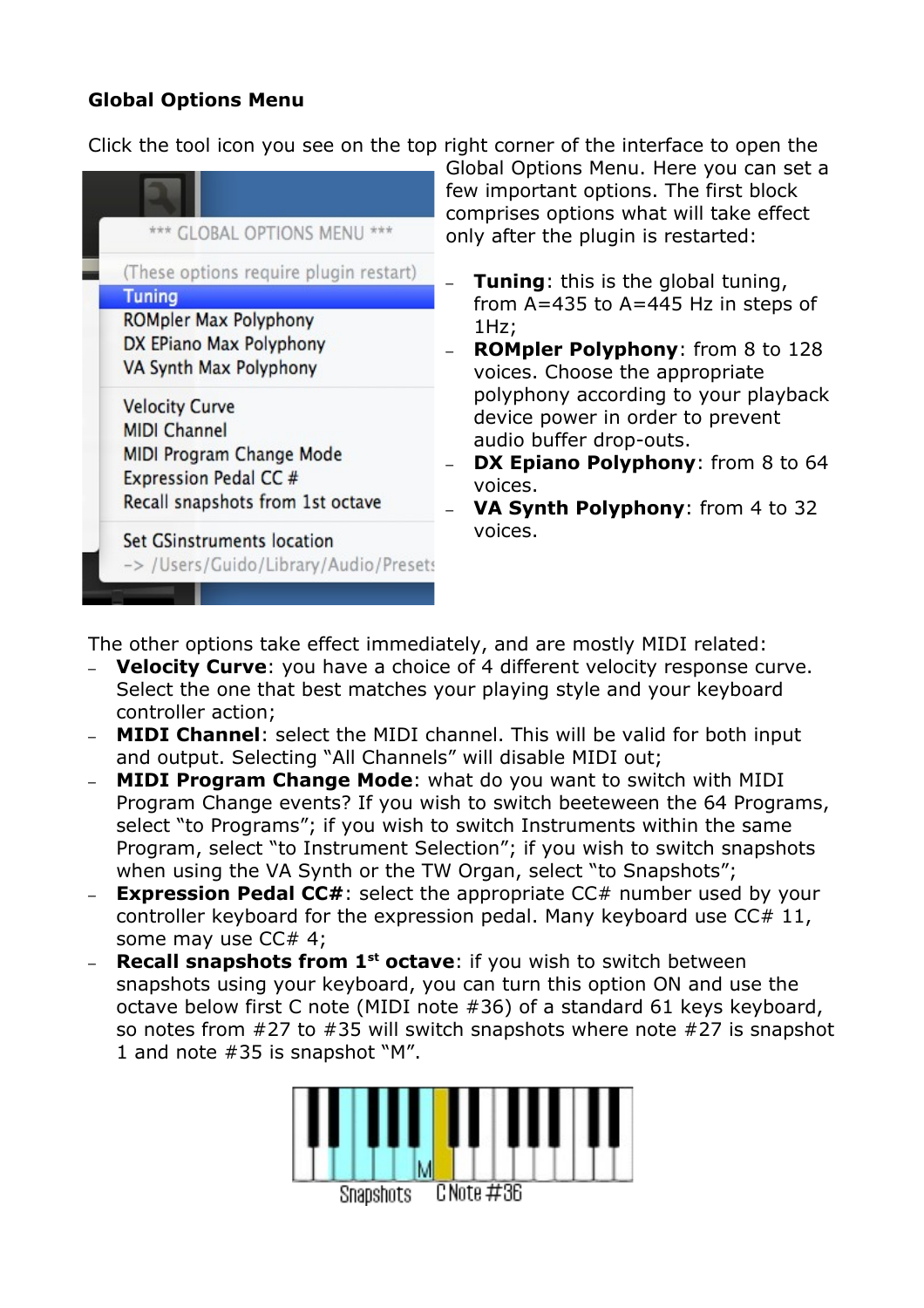The last block in the menu lets you select the appropriate folder where Key Performer has to look for all .GSinst samplesets. If not specified, Key Performer looks for a directory called GSinstruments located in the same folder where the plugin file is located. However, this value is properly set by the installer. This is an example of the typical file list you could find in the KeyPerformer plugin installation directory (Windows only):

- 
- /KeyPerformer.dll ← The VST plugin
	-
- /KeyPerformer.ini ← Plain text file where all global options and MIDI map is stored /KeyPerformer.lic ← Plain text file where user's name and license code are stored ← Plain text file where user's name and license code are stored
- 
- /KeyPerformer.fxb ← Default bank file

If you wish to copy your samplesets to a different location, you'll have to specify the new location in the Global Options menu. The change will take effect after Key Performer is restarted.

**NOTES for the V-Machine**: since the V-Machine mounts a virtual drive path with letter P:/ which points to the /plugs directory, you can simplify things by opening the .ini file with an advanced text editor (not WordPad!!!) and set the string **GSinstLocation=** to a blank value, so Key Performer will look for GSinstruments in the default location (see above tree), or you'll have to specify the correct location starting with letter P, for example: P:/KeyPerformer/GSinstruments/



**Q**: What's the difference between a trailing slash / and the backslash \ when writing file paths?

**A**: Most operating systems use the trailing slash (OSX, Linux, Unix) while Windows uses the backslash. Actually, since Windows is a very smart OS, it can use both. So, just to make things easier, you can specify paths with a trailing slash so these will be valid for both Windows and other wannabe-Windows operating systems like the Wine emulator used by the V-Machine.

**Q**: What is an "advanced text editor"?

**A**: It's a program that lets you edit plain text files with different coding formats (ANSI, DOS, UTF-8) and that basically doesn't add or change anything to the original text file unless specified by the user. This is very important when dealing with text files used for configuration informations that have to be interpreted by other programs. You can have a look at TextPad, Crismon Editor or PSPad.

**Q**: Compared to version 1.0, the interface is very nice now!

**A**: Thanks to... read the credits below :-)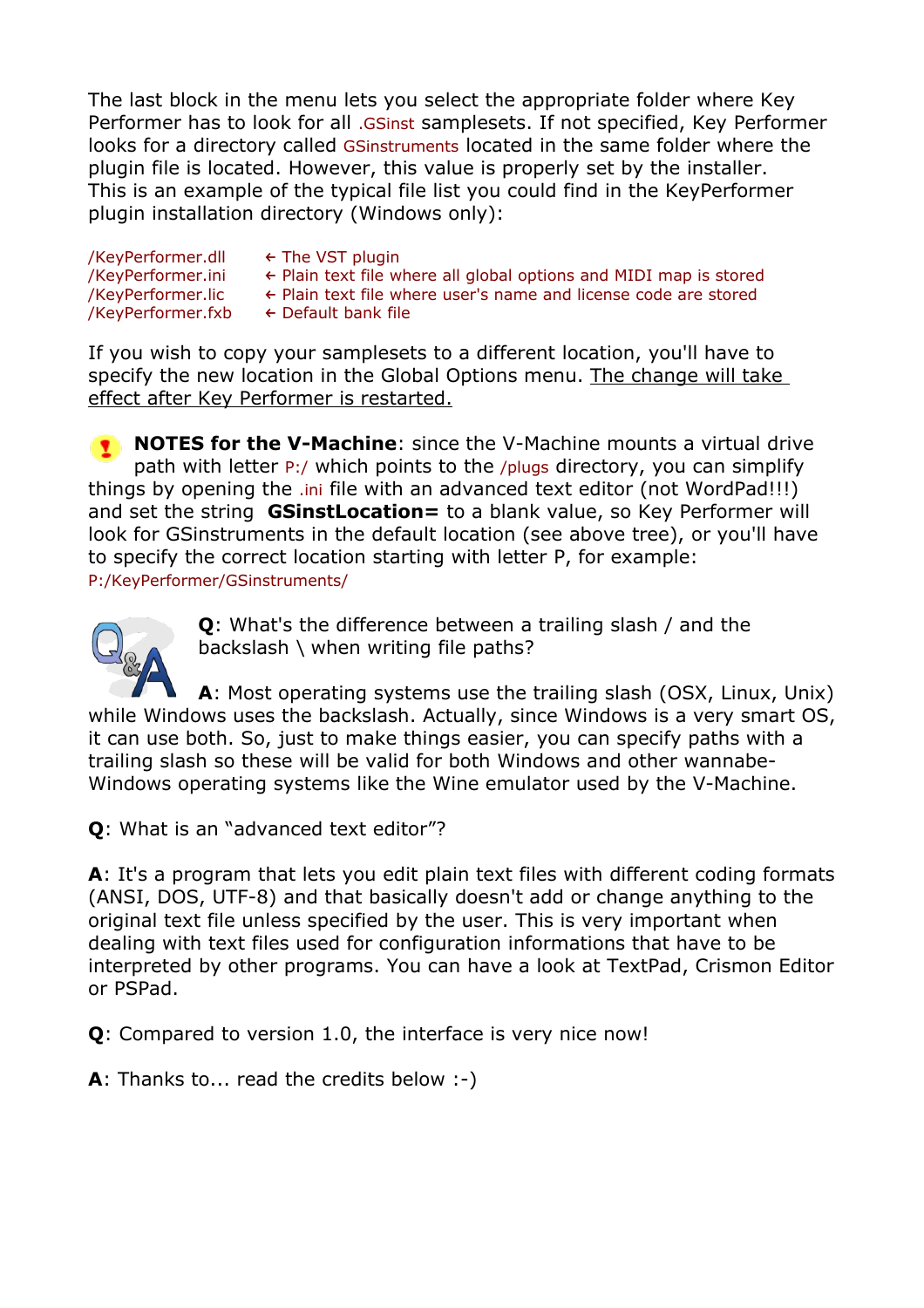# <span id="page-17-0"></span>**LICENSE**

Key Performer version 1.1, copyright Guido Scognamiglio - GSi - March 2010

#### **LICENSE TERMS FOR GSi SOFTWARE**

This is a license agreement between "GSi" (hereinafter referred to as "the software supplier") and You (hereinafter referred to as "the user").

The software is provided to the user "as is". The software supplier makes no warranties, either express or implied, with respect to the software and associated materials provided to the user, including but not limited to any warranty of fitness for a particular purpose. The software supplier does not warrant that the functions contained in the software will meet your requirements, or that the operation of the software will be uninterrupted or error-free, or that defects in the software will be corrected.

The software supplier does not warrant or make any representations regarding the use or the results of the use of the software or any documentation provided therewith in terms of their correctness, accuracy, reliability, or otherwise. No information or advice given by the software supplier shall create a warranty or in any way increase the scope of this warranty.

The software supplier is not liable for any claims or damages whatsoever, including property damage, personal injury, intellectual property infringement, loss of profits, or interruption of business, or for any special, consequential or incidental damages, however caused.

The user is not allowed to distribute the program. Further, the user may not modify, the user may not decompile and the user may not debug the software. The user may use the program on any computer he or she personally own.

This product is a shareware. You may use the unregistered version at no charge for an evaluation period of 30 days only. To continue to use the software beyond the 30-day evaluation period, you must register it.

GSi doesn't allow license transfers. The user is not allowed to sell, lend, lease, rent this software to nobody for any reason.

The user is allowed to install this sofware on any computer he/she personally owns, provided that he/she is the only owner and authorized user to access the mentioned computer/s.

#### **By using this software, you agree the above statements.**